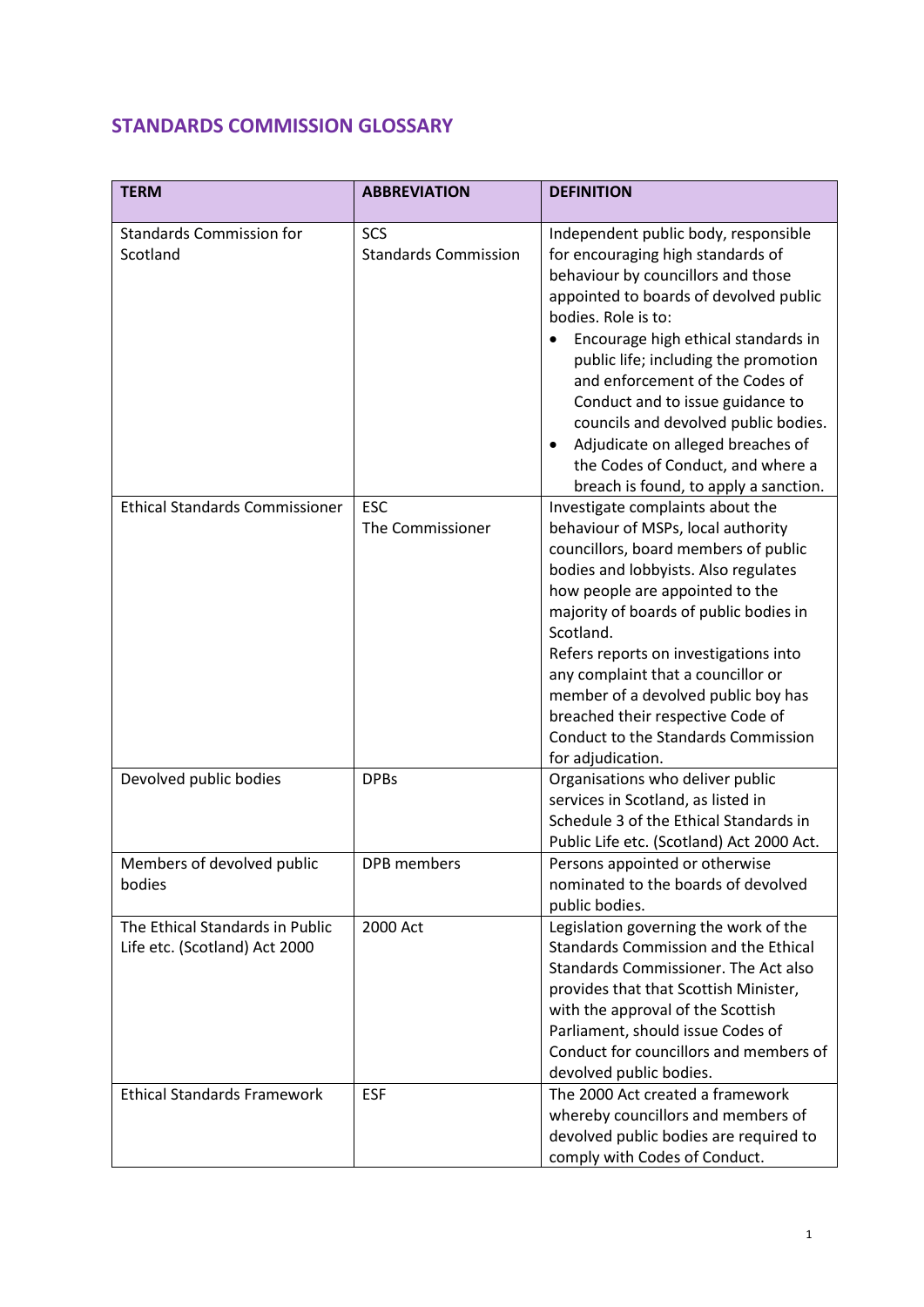| <b>TERM</b>                                                                     | <b>ABBREVIATION</b>      | <b>DEFINITION</b>                                                                                                                                                                                                                                            |
|---------------------------------------------------------------------------------|--------------------------|--------------------------------------------------------------------------------------------------------------------------------------------------------------------------------------------------------------------------------------------------------------|
| Councillors' Code of Conduct                                                    | Councillors' Code        | Issued by Scottish Ministers, with the<br>approval of the Scottish Parliament, as<br>required by the 2000 Act. The purpose<br>of the Code is to set out the conduct<br>expected of elected members<br>(councillors) of all local authorities in<br>Scotland. |
| Model Code of Conduct for<br><b>Members of Devolved Public</b><br><b>Bodies</b> | Model Code               | Issued by Scottish Ministers, with the<br>approval of the Scottish Parliament, as<br>required by the 2000 Act. The purpose<br>of the Code is to set out the conduct<br>expected of those who are appointed<br>on the boards of public bodies in<br>Scotland. |
| <b>Standards Commission</b><br>Convener                                         | Convener                 | The Convener is appointed by the SPCB.                                                                                                                                                                                                                       |
| <b>Standards Commission</b><br><b>Members</b><br><b>Executive Team</b>          | <b>Members</b>           | Members are appointed by the SPCB for<br>six years.<br><b>Staff members of Standards</b>                                                                                                                                                                     |
| Audit & Risk Committee                                                          | <b>A&amp;R</b> Committee | Commission.<br>Committee of the Standards<br>Commission (comprising two members<br>of the Standards Commission) with<br>delegated powers to consider matters<br>relating to audit and risk.                                                                  |
| Human Resources Committee                                                       | <b>HR Committee</b>      | Committee of the Standards<br>Commission (comprising two members<br>of the Standards Commission) with<br>delegated powers to consider human<br>resources related matters.                                                                                    |
| Senior Investigating Officer                                                    | <b>SIO</b>               | A Senior investigating Officer working at<br>the office of the ESC.                                                                                                                                                                                          |
| Case                                                                            |                          | A complaint (or complaints about the<br>same matter) that has been<br>investigated by the ESC and referred to<br>the Standards Commission for<br>adjudication.                                                                                               |
| Respondent                                                                      |                          | The councillor or member of a devolved<br>public body who is the subject of the<br>complaint.                                                                                                                                                                |
| Complainer                                                                      |                          | Individual(s) who has submitted a<br>complaint to the ESC.                                                                                                                                                                                                   |
| Section 16 decision                                                             | S16 decision             | On receipt of a case referral from the<br>ESC, the Standards Commission is<br>required to make a decision, under<br>Section 16 of the 2000 Act, to either:<br>direct the ESC to undertake further<br>1.<br>investigation<br>hold a Hearing or<br>2.          |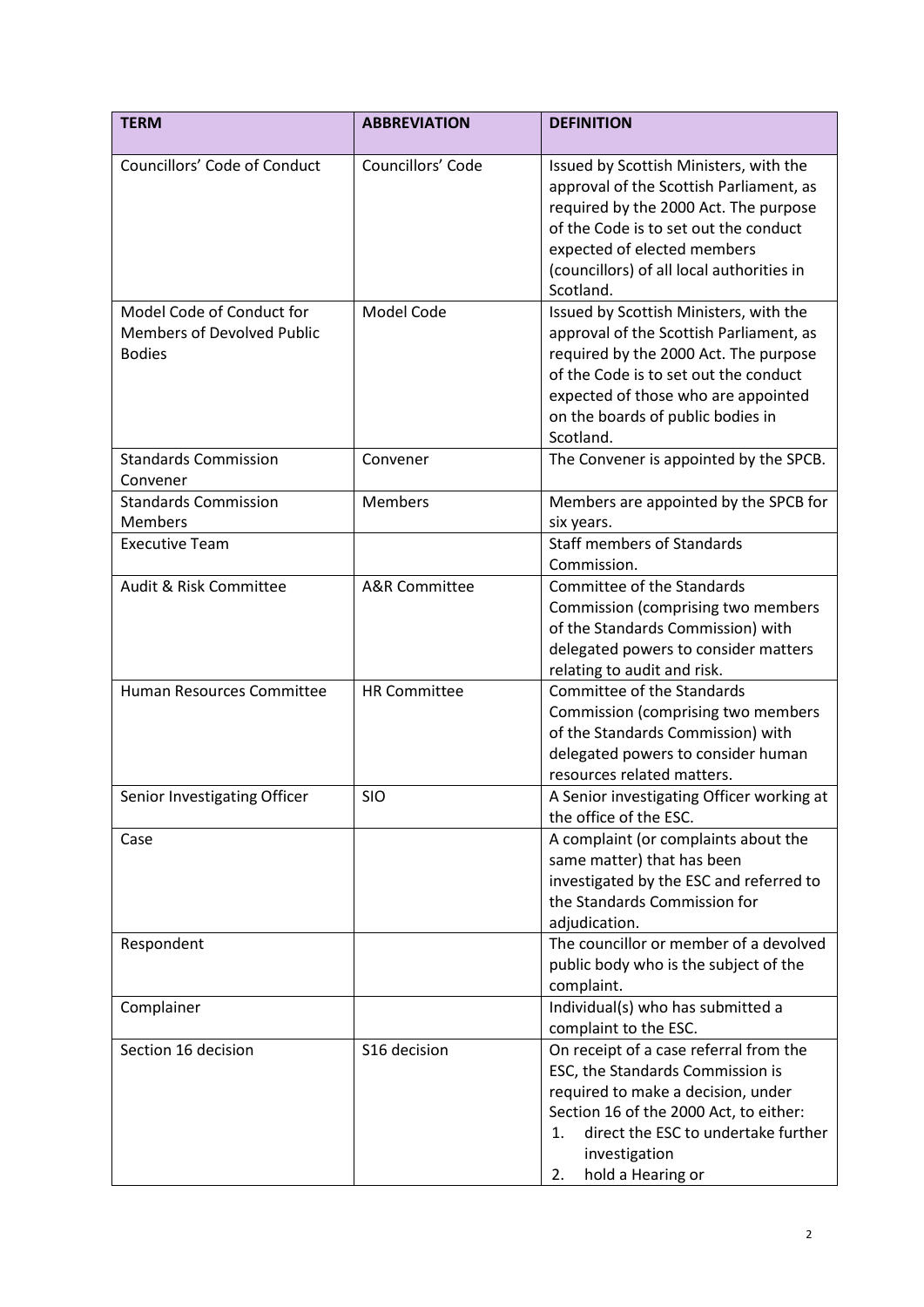| <b>TERM</b>          | <b>ABBREVIATION</b> | <b>DEFINITION</b>                                                                                                                                                                                                                                                                                               |
|----------------------|---------------------|-----------------------------------------------------------------------------------------------------------------------------------------------------------------------------------------------------------------------------------------------------------------------------------------------------------------|
|                      |                     | do neither (i.e. to take no further<br>3.<br>action).                                                                                                                                                                                                                                                           |
| Section 19 decision  | S19 decision        | Following a finding of breach at a<br>Hearing, a decision on sanction made by<br>a Hearing Panel in terms of Section 19                                                                                                                                                                                         |
| Hearing              |                     | of the 2000 Act.<br>A Hearing convened by Standards<br>Commission, in terms of Section 16 of                                                                                                                                                                                                                    |
|                      |                     | the 2000 Act, to determine whether a<br>Respondent has breached their Code of<br>Conduct. Hearings are usually held in<br>public.                                                                                                                                                                               |
| Pre-Hearing meeting  | PHM                 | A meeting held in advance of a Hearing<br>by the Chair of the Hearing Panel to<br>which the ESC and the respondent (and<br>any representatives they have<br>appointed) are invited. The purpose of<br>the meeting is to identity and hopefully<br>resolve any procedural issues in<br>advance of the Hearing.   |
| <b>Hearing Panel</b> | The Panel           | A panel consisting of three Standards<br>Commission Members that is convened<br>for the purpose of holding a Hearing.<br>The Panel will make a decision on<br>whether there has been a breach of the<br>applicable Code of Conduct by the<br>Respondent and will determine the<br>sanction to be imposed if so. |
| <b>Hearing Rules</b> | The Rules           | Rules issued and published by the<br>Standards Commission setting out its<br>procedure for holding Hearings to<br>determine whether a councillor or<br>member of a devolved public body has<br>breached their respective Code of<br>Conduct.                                                                    |
| Complaint            |                     | An allegation submitted to the ESC that<br>a councillor or member of a devolved<br>public body has contravened a<br>provision(s) in the applicable Code of<br>Conduct.                                                                                                                                          |
| Witnesses            |                     | Individual(s) required to give evidence<br>at a Hearing. Can include the<br>Respondent and/or complainer.                                                                                                                                                                                                       |
| Parties              |                     | The parties to a Hearing are the ESC and<br>the Respondent.                                                                                                                                                                                                                                                     |
| Productions          |                     | Documentary evidence, case law,<br>statements, submissions and other<br>documentation, recordings or videos as                                                                                                                                                                                                  |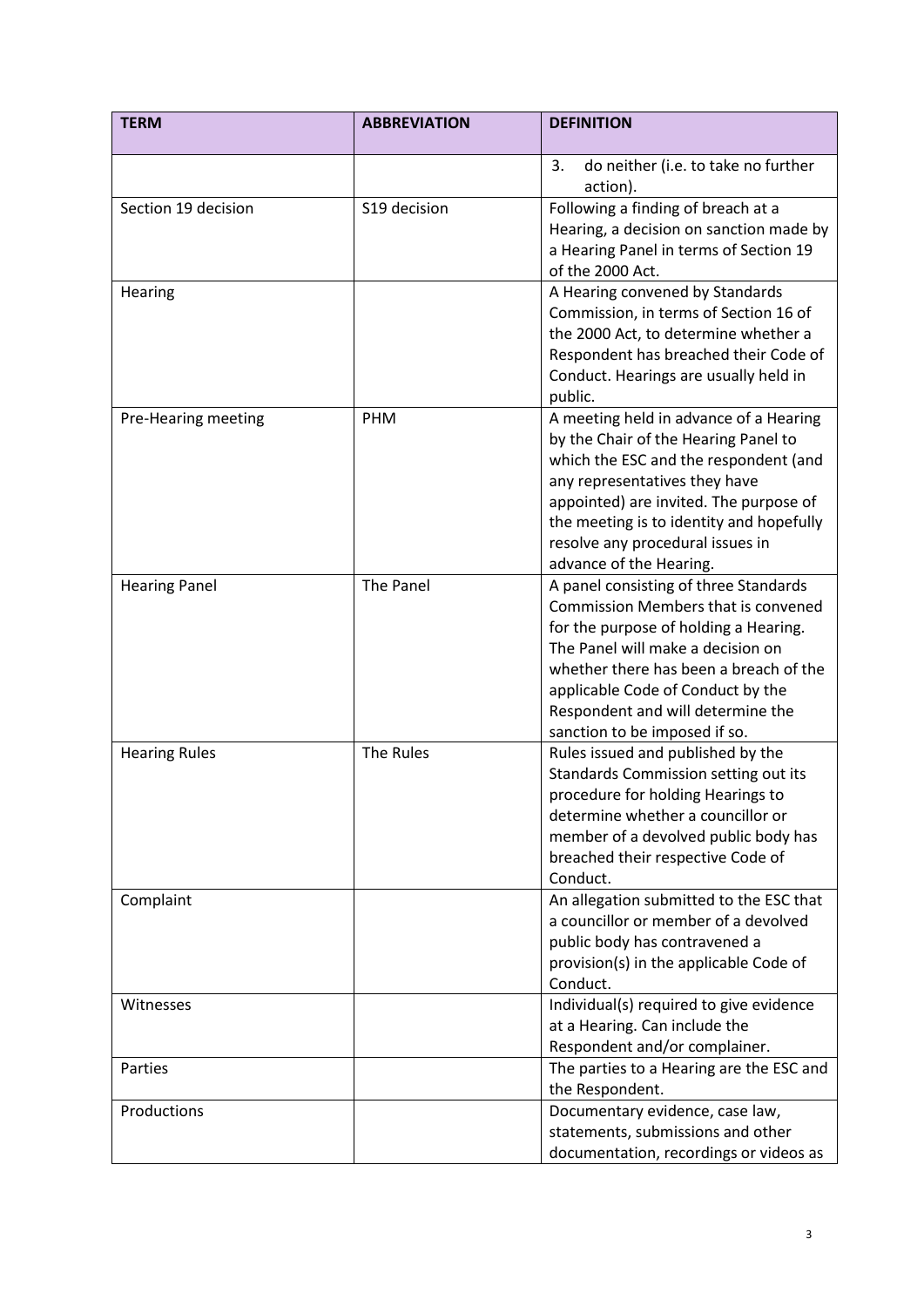|                                                                               | <b>ABBREVIATION</b>     | <b>DEFINITION</b>                                                                                                                                                                                                                                                                                                                                                                                                                                                                                                                                                                                                                                                                                                                                                                                                                                                                                                                                                                                                                                                                                                                                                                |
|-------------------------------------------------------------------------------|-------------------------|----------------------------------------------------------------------------------------------------------------------------------------------------------------------------------------------------------------------------------------------------------------------------------------------------------------------------------------------------------------------------------------------------------------------------------------------------------------------------------------------------------------------------------------------------------------------------------------------------------------------------------------------------------------------------------------------------------------------------------------------------------------------------------------------------------------------------------------------------------------------------------------------------------------------------------------------------------------------------------------------------------------------------------------------------------------------------------------------------------------------------------------------------------------------------------|
|                                                                               |                         | submitted by the parties to a Hearing<br>and considered by the Hearing Panel.                                                                                                                                                                                                                                                                                                                                                                                                                                                                                                                                                                                                                                                                                                                                                                                                                                                                                                                                                                                                                                                                                                    |
| Oath / affirmation                                                            |                         | Each witness at a Hearing must take an                                                                                                                                                                                                                                                                                                                                                                                                                                                                                                                                                                                                                                                                                                                                                                                                                                                                                                                                                                                                                                                                                                                                           |
|                                                                               |                         |                                                                                                                                                                                                                                                                                                                                                                                                                                                                                                                                                                                                                                                                                                                                                                                                                                                                                                                                                                                                                                                                                                                                                                                  |
|                                                                               |                         |                                                                                                                                                                                                                                                                                                                                                                                                                                                                                                                                                                                                                                                                                                                                                                                                                                                                                                                                                                                                                                                                                                                                                                                  |
|                                                                               |                         |                                                                                                                                                                                                                                                                                                                                                                                                                                                                                                                                                                                                                                                                                                                                                                                                                                                                                                                                                                                                                                                                                                                                                                                  |
|                                                                               |                         |                                                                                                                                                                                                                                                                                                                                                                                                                                                                                                                                                                                                                                                                                                                                                                                                                                                                                                                                                                                                                                                                                                                                                                                  |
|                                                                               |                         |                                                                                                                                                                                                                                                                                                                                                                                                                                                                                                                                                                                                                                                                                                                                                                                                                                                                                                                                                                                                                                                                                                                                                                                  |
|                                                                               |                         |                                                                                                                                                                                                                                                                                                                                                                                                                                                                                                                                                                                                                                                                                                                                                                                                                                                                                                                                                                                                                                                                                                                                                                                  |
|                                                                               |                         | the truth.                                                                                                                                                                                                                                                                                                                                                                                                                                                                                                                                                                                                                                                                                                                                                                                                                                                                                                                                                                                                                                                                                                                                                                       |
| Submissions                                                                   |                         |                                                                                                                                                                                                                                                                                                                                                                                                                                                                                                                                                                                                                                                                                                                                                                                                                                                                                                                                                                                                                                                                                                                                                                                  |
|                                                                               |                         | respondent at a Hearing to support                                                                                                                                                                                                                                                                                                                                                                                                                                                                                                                                                                                                                                                                                                                                                                                                                                                                                                                                                                                                                                                                                                                                               |
|                                                                               |                         | their case as to whether or not there                                                                                                                                                                                                                                                                                                                                                                                                                                                                                                                                                                                                                                                                                                                                                                                                                                                                                                                                                                                                                                                                                                                                            |
|                                                                               |                         | was a breach of the relevant Code.                                                                                                                                                                                                                                                                                                                                                                                                                                                                                                                                                                                                                                                                                                                                                                                                                                                                                                                                                                                                                                                                                                                                               |
| Evidence                                                                      |                         | Facts or information presented or led at                                                                                                                                                                                                                                                                                                                                                                                                                                                                                                                                                                                                                                                                                                                                                                                                                                                                                                                                                                                                                                                                                                                                         |
|                                                                               |                         | a Hearing by the ESC or a Respondent.                                                                                                                                                                                                                                                                                                                                                                                                                                                                                                                                                                                                                                                                                                                                                                                                                                                                                                                                                                                                                                                                                                                                            |
| Sanction                                                                      |                         | When the Hearing Panel finds there has                                                                                                                                                                                                                                                                                                                                                                                                                                                                                                                                                                                                                                                                                                                                                                                                                                                                                                                                                                                                                                                                                                                                           |
|                                                                               |                         | been a breach of the Code it must apply                                                                                                                                                                                                                                                                                                                                                                                                                                                                                                                                                                                                                                                                                                                                                                                                                                                                                                                                                                                                                                                                                                                                          |
|                                                                               |                         |                                                                                                                                                                                                                                                                                                                                                                                                                                                                                                                                                                                                                                                                                                                                                                                                                                                                                                                                                                                                                                                                                                                                                                                  |
|                                                                               |                         | censure (being a formal reprimand)                                                                                                                                                                                                                                                                                                                                                                                                                                                                                                                                                                                                                                                                                                                                                                                                                                                                                                                                                                                                                                                                                                                                               |
|                                                                               |                         | suspension (this can be full or partial                                                                                                                                                                                                                                                                                                                                                                                                                                                                                                                                                                                                                                                                                                                                                                                                                                                                                                                                                                                                                                                                                                                                          |
|                                                                               |                         |                                                                                                                                                                                                                                                                                                                                                                                                                                                                                                                                                                                                                                                                                                                                                                                                                                                                                                                                                                                                                                                                                                                                                                                  |
|                                                                               |                         |                                                                                                                                                                                                                                                                                                                                                                                                                                                                                                                                                                                                                                                                                                                                                                                                                                                                                                                                                                                                                                                                                                                                                                                  |
|                                                                               |                         |                                                                                                                                                                                                                                                                                                                                                                                                                                                                                                                                                                                                                                                                                                                                                                                                                                                                                                                                                                                                                                                                                                                                                                                  |
|                                                                               |                         |                                                                                                                                                                                                                                                                                                                                                                                                                                                                                                                                                                                                                                                                                                                                                                                                                                                                                                                                                                                                                                                                                                                                                                                  |
|                                                                               |                         |                                                                                                                                                                                                                                                                                                                                                                                                                                                                                                                                                                                                                                                                                                                                                                                                                                                                                                                                                                                                                                                                                                                                                                                  |
|                                                                               |                         |                                                                                                                                                                                                                                                                                                                                                                                                                                                                                                                                                                                                                                                                                                                                                                                                                                                                                                                                                                                                                                                                                                                                                                                  |
|                                                                               |                         |                                                                                                                                                                                                                                                                                                                                                                                                                                                                                                                                                                                                                                                                                                                                                                                                                                                                                                                                                                                                                                                                                                                                                                                  |
|                                                                               |                         |                                                                                                                                                                                                                                                                                                                                                                                                                                                                                                                                                                                                                                                                                                                                                                                                                                                                                                                                                                                                                                                                                                                                                                                  |
|                                                                               |                         |                                                                                                                                                                                                                                                                                                                                                                                                                                                                                                                                                                                                                                                                                                                                                                                                                                                                                                                                                                                                                                                                                                                                                                                  |
|                                                                               |                         |                                                                                                                                                                                                                                                                                                                                                                                                                                                                                                                                                                                                                                                                                                                                                                                                                                                                                                                                                                                                                                                                                                                                                                                  |
|                                                                               |                         |                                                                                                                                                                                                                                                                                                                                                                                                                                                                                                                                                                                                                                                                                                                                                                                                                                                                                                                                                                                                                                                                                                                                                                                  |
|                                                                               |                         |                                                                                                                                                                                                                                                                                                                                                                                                                                                                                                                                                                                                                                                                                                                                                                                                                                                                                                                                                                                                                                                                                                                                                                                  |
| Monitoring Officer                                                            | <b>MO</b>               | Statutory officer post established under                                                                                                                                                                                                                                                                                                                                                                                                                                                                                                                                                                                                                                                                                                                                                                                                                                                                                                                                                                                                                                                                                                                                         |
|                                                                               |                         | the Local Government and Housing Act                                                                                                                                                                                                                                                                                                                                                                                                                                                                                                                                                                                                                                                                                                                                                                                                                                                                                                                                                                                                                                                                                                                                             |
|                                                                               |                         | 1989. The Monitoring Officer is                                                                                                                                                                                                                                                                                                                                                                                                                                                                                                                                                                                                                                                                                                                                                                                                                                                                                                                                                                                                                                                                                                                                                  |
|                                                                               |                         | responsible for ensuring the council                                                                                                                                                                                                                                                                                                                                                                                                                                                                                                                                                                                                                                                                                                                                                                                                                                                                                                                                                                                                                                                                                                                                             |
|                                                                               |                         | observes its constitution and operates                                                                                                                                                                                                                                                                                                                                                                                                                                                                                                                                                                                                                                                                                                                                                                                                                                                                                                                                                                                                                                                                                                                                           |
|                                                                               |                         |                                                                                                                                                                                                                                                                                                                                                                                                                                                                                                                                                                                                                                                                                                                                                                                                                                                                                                                                                                                                                                                                                                                                                                                  |
|                                                                               |                         |                                                                                                                                                                                                                                                                                                                                                                                                                                                                                                                                                                                                                                                                                                                                                                                                                                                                                                                                                                                                                                                                                                                                                                                  |
|                                                                               |                         |                                                                                                                                                                                                                                                                                                                                                                                                                                                                                                                                                                                                                                                                                                                                                                                                                                                                                                                                                                                                                                                                                                                                                                                  |
|                                                                               |                         |                                                                                                                                                                                                                                                                                                                                                                                                                                                                                                                                                                                                                                                                                                                                                                                                                                                                                                                                                                                                                                                                                                                                                                                  |
|                                                                               |                         |                                                                                                                                                                                                                                                                                                                                                                                                                                                                                                                                                                                                                                                                                                                                                                                                                                                                                                                                                                                                                                                                                                                                                                                  |
|                                                                               |                         |                                                                                                                                                                                                                                                                                                                                                                                                                                                                                                                                                                                                                                                                                                                                                                                                                                                                                                                                                                                                                                                                                                                                                                                  |
|                                                                               |                         |                                                                                                                                                                                                                                                                                                                                                                                                                                                                                                                                                                                                                                                                                                                                                                                                                                                                                                                                                                                                                                                                                                                                                                                  |
|                                                                               |                         |                                                                                                                                                                                                                                                                                                                                                                                                                                                                                                                                                                                                                                                                                                                                                                                                                                                                                                                                                                                                                                                                                                                                                                                  |
|                                                                               |                         |                                                                                                                                                                                                                                                                                                                                                                                                                                                                                                                                                                                                                                                                                                                                                                                                                                                                                                                                                                                                                                                                                                                                                                                  |
| Evidence in mitigation<br><b>Impact Statement</b><br><b>Standards Officer</b> | Mitigation<br><b>SO</b> | oath or affirmation prior to giving<br>evidence.<br>Oath - a solemn promise, usually calling<br>upon God or a god to witness, to tell the<br>truth.<br>Affirmation - solemn undertaking to tell<br>Arguments made by the ESC and<br>a sanction. The Sanctions available are:<br>for up to one year)<br>disqualification (or up to five years).<br>Information, evidence or submissions a<br>Respondent may ask a Hearing Panel to<br>consider before deciding on sanction, to<br>reduce the seriousness of the sanction.<br>Written statement from the complainer<br>or person affected by the conduct of a<br>Respondent. After a finding of breach<br>has been made, a Hearing Panel can<br>consider any impact statement at a<br>Hearing before deciding on the sanction<br>to be applied.<br>legally. This includes reporting on the<br>legality of matters, mal-administration,<br>and the conduct of councillors and<br>officers.<br>Employee of a devolved public body<br>who is responsible for ensure training,<br>advice and support is provided to board<br>members on the ethical standards<br>framework, the Model Code and the<br>Standards Commission's Guidance. |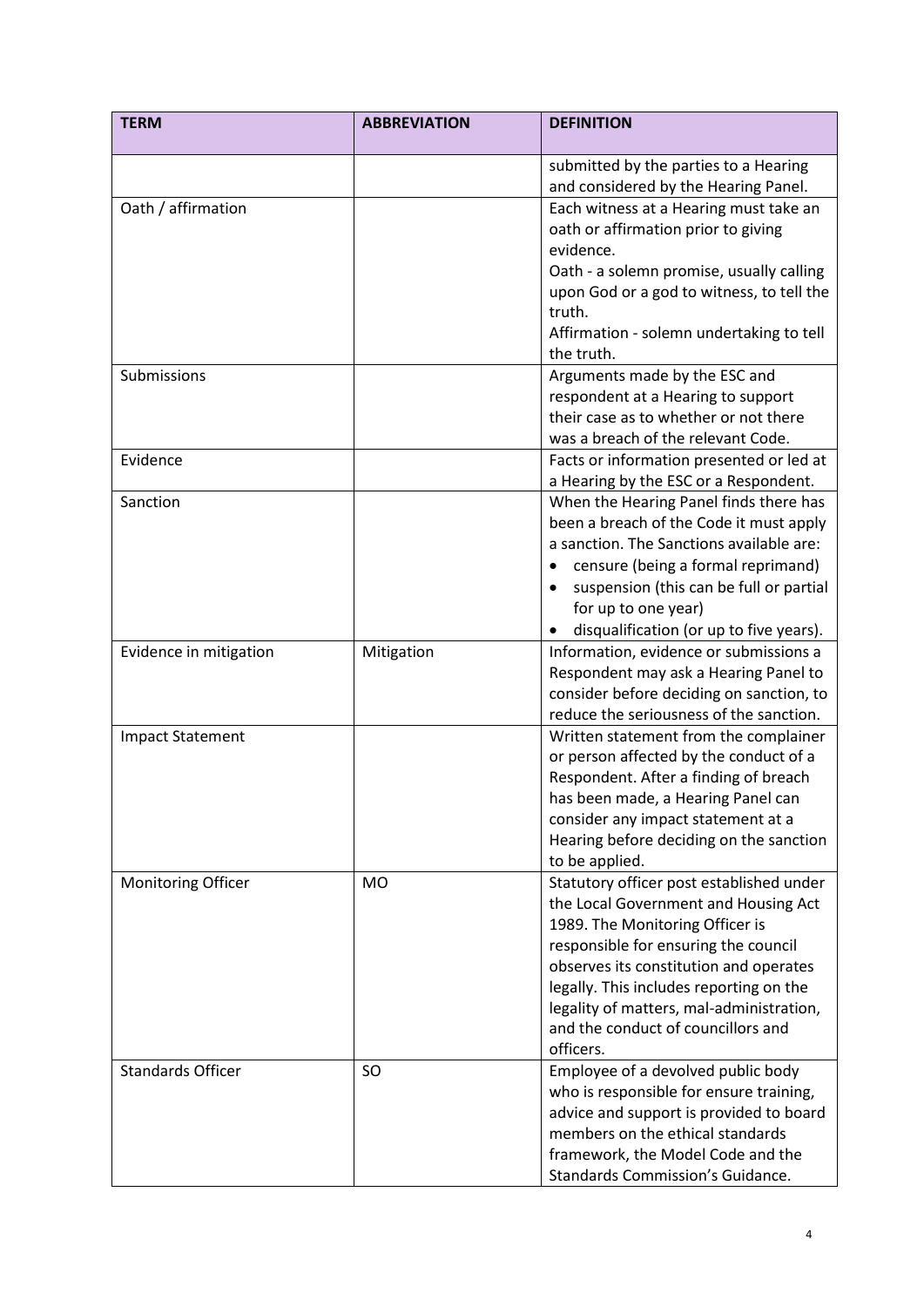| <b>TERM</b>                           | <b>ABBREVIATION</b> | <b>DEFINITION</b>                                                                |
|---------------------------------------|---------------------|----------------------------------------------------------------------------------|
|                                       |                     | Note - the individual may not have                                               |
|                                       |                     | formal title of 'Standards Officer'.                                             |
| <b>Advice Notes</b>                   |                     | Advice Notes, on various topics relating                                         |
|                                       |                     | to the Codes of Conduct and ethical                                              |
|                                       |                     | standards framework, issued and                                                  |
|                                       |                     | published by the Standards Commission                                            |
|                                       |                     | to assist councillors and members of                                             |
|                                       |                     | devolved public bodies in complying                                              |
|                                       |                     | with the Codes and in meeting the                                                |
|                                       |                     | standards of conduct expected of them.                                           |
| Guidance                              |                     | Guidance issued and published by the                                             |
|                                       |                     | <b>Standards Commission to assist</b>                                            |
|                                       |                     | councillors, members of devolved public                                          |
|                                       |                     | bodies and other stakeholders to                                                 |
|                                       |                     | interpret the provisions in the                                                  |
|                                       |                     | Councillors' and Model Codes of                                                  |
|                                       |                     | Conduct.                                                                         |
| <b>Standards Update</b>               |                     | Quarterly update issued and published                                            |
|                                       |                     | by the Standards Commission with                                                 |
|                                       |                     | news and information about its work,                                             |
|                                       |                     | events and projects. The Standards                                               |
|                                       |                     | Update also contains information about                                           |
|                                       |                     | the Standards Commission's case                                                  |
|                                       |                     | decisions, including the outcome of any                                          |
|                                       |                     | Hearings held.                                                                   |
| <b>Scottish Parliamentary</b>         | <b>SPCB</b>         | The Parliament's corporate body.                                                 |
| Corporate Body                        |                     | Ensures the Parliament is provided with                                          |
|                                       |                     | the property, services and staff it                                              |
|                                       |                     | requires. Also has a role in provision of<br>services to commissioners and other |
|                                       |                     |                                                                                  |
|                                       |                     | statutory appointments made by the<br>Parliament.                                |
| Officeholders' Services               |                     |                                                                                  |
|                                       |                     | The SPCB supports independent<br>officeholders. An officeholder is a             |
|                                       |                     | person who has been appointed to a                                               |
|                                       |                     |                                                                                  |
|                                       |                     | public position.<br>There are currently 7 officeholders:                         |
|                                       |                     | <b>Standards Commission for Scotland</b>                                         |
|                                       |                     | <b>Commissioner for Ethical Standards</b>                                        |
|                                       |                     | in Public Life in Scotland                                                       |
|                                       |                     | <b>Scottish Biometrics Commissioner</b>                                          |
|                                       |                     | Scottish Commissioner for Children<br>$\bullet$                                  |
|                                       |                     | and Young People                                                                 |
|                                       |                     | Scottish Human Rights Commission<br>٠                                            |
|                                       |                     | <b>Scottish Information Commissioner</b><br>$\bullet$                            |
|                                       |                     | Scottish Public Services Ombudsman                                               |
| <b>Scottish Parliament's Business</b> | <b>BIT</b>          | Provide IT support and equipment for                                             |
| and Information Technology            |                     | the Scottish Parliament. Also provides                                           |
| Team                                  |                     | support and equipment to the                                                     |